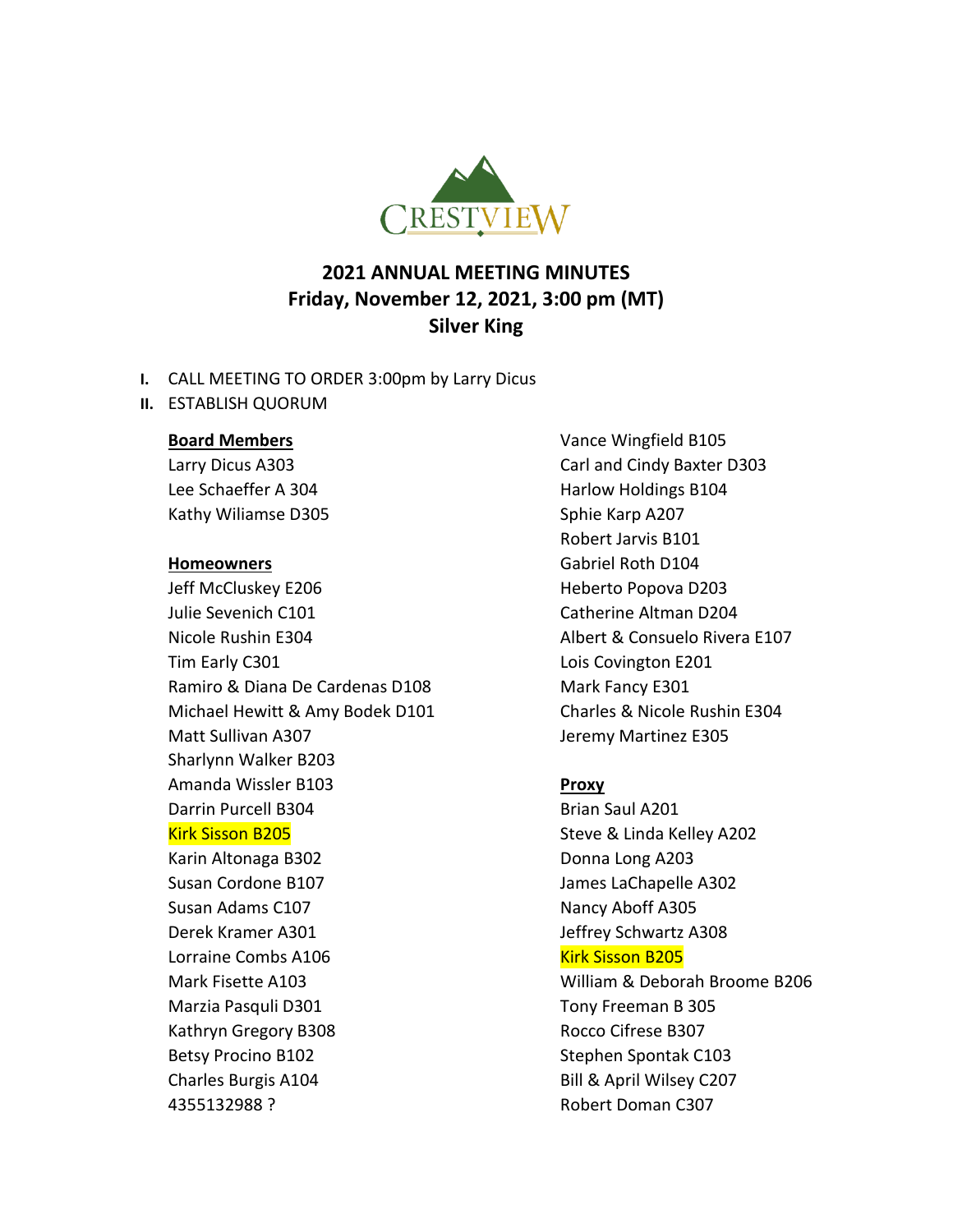Mark Steward D304 Karline Grief D307 Tina Heitkamp E105

#### **ASHM**

Carissa Nosack Mike Williams Garrick Malin Amy Short Jim Simmons

#### **Guest Presenters**

Michael Laskey Consultant Jack Purdue J2 Ryan P J2

**III.** ADDITIONS TO AGENDA- None

## **IV.** OLD BUSINESS

- A. Approval of 2020 Annual Meeting Minutes
	- i. Lee Motion to approve, Kathy seconded, all approved.
- B. Maintenance Report
	- i. Decking update
		- 1. Email Ratification to repair the 5 decks that we decommissioned. Price per deck includes wood decking is \$3,300. Also, to repair the decks that are rated 3-5 for safety, total cost \$22,800.

### **ii. Completed**

- 1. Routine and Preventative Maintenance (see attachment)
- 2. Installation of clean outs in garages for all drain pipes, with jetting to the street
- 3. Installation of new Pressure Regulating Valves on water mains in all buildings
- 4. Oversite and management of water supply lines and ball valve upgrades in every unit
- 5. 20-year sprinkler head testing for all buildings to meet Fire Code
- 6. Deficiencies repaired and reported to meet Park City Fire Dept. annual inspection
- 7. Coordinated with Sky Satellite to replace/upgrade all receivers to HD
- 8. Windows washed
- 9. Garages power washed
- 10. Irrigation main stop and waste to be replaced to Summit Water specifications

### **iii. In Progress**

- 1. Fiber Optic cable internet installation
- 2. Deck stacks repair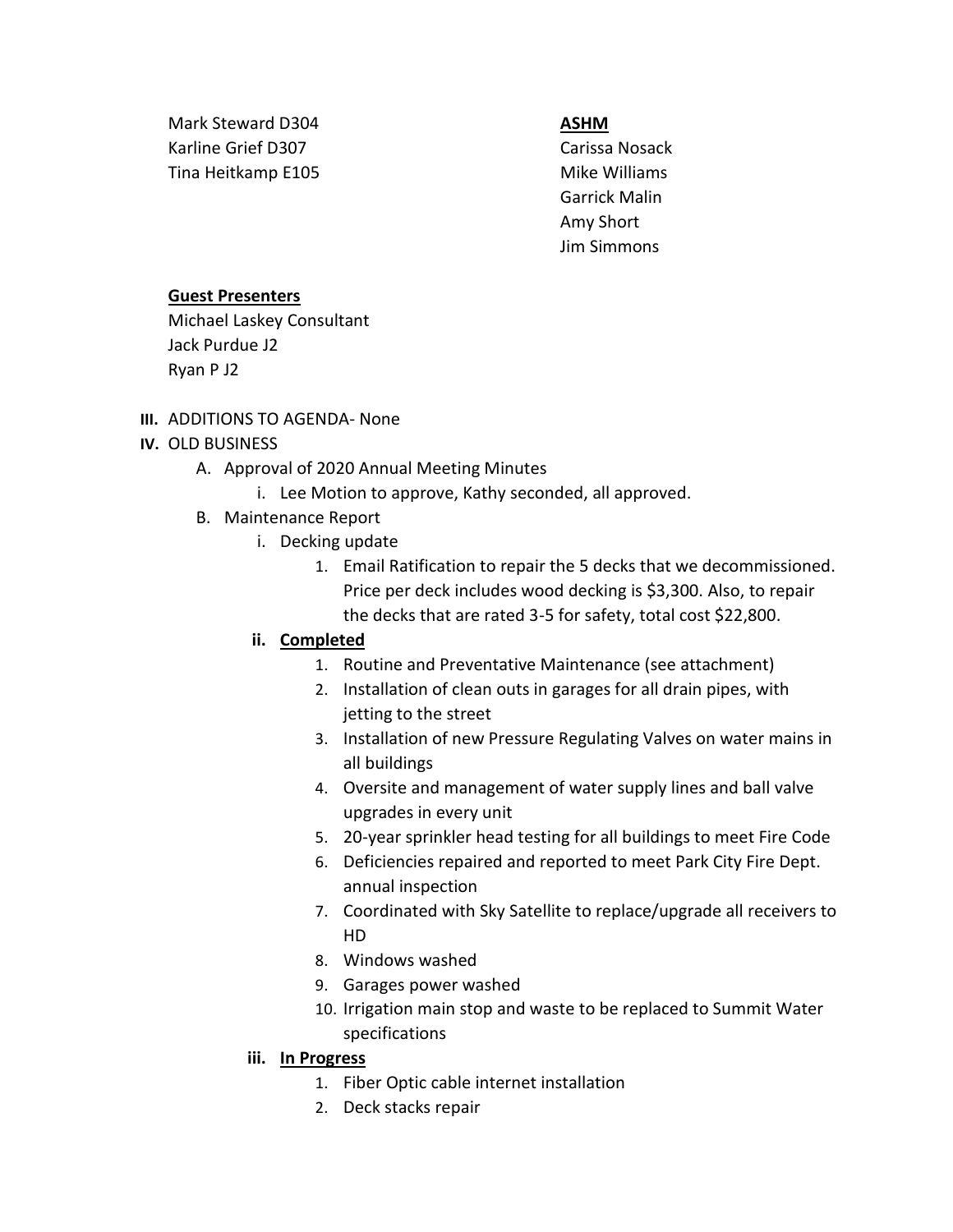- 3. Exterior design and bid documents
- iv. Transportation Schedule
	- 1. Home [High Valley Transit, Serving Utah's Wasatch Back](https://highvalleytransit.org/)
		- a. Similar to Uber
			- b. They have the ability to carry skis and bikes
			- c. No longer the bus line right outside of Crestview.
			- d. Make sure to update any renters of this change
- C. J2 Presentation
	- i. Presentation on portal as well as mailed to homeowners
	- ii. Competitive bid process will bid the whole project for bid comparison making sure they are bidding apples to apples.
	- iii. Questions
		- 1. Replacing windows or just the seals around the windows? a. Recommend replacing the windows.
		- 2. Does it make sense to add a split system AC unit during this process? Air quality issues as well.
			- a. Yes- this is the time to do it. Definitely worth looking into and doing some investigative work. Homeowners would need to pay for it.
		- 3. Roof designs with the flat roof, are there plans to add a pitch to them?
			- a. The membrane roofs are not in the plans currently. But we can add them into the discussion
		- 4. Replacing the decks and stacks, are there more durable options? Such as steel?
			- a. The soil is the condition, not so much the wood. The plan is to stick with the wood. Fixing the settlement issue is the key right now.
		- 5. Canopy decks or drainage system on decks. Is the water causing the damage?
			- a. To do it right it's extremely costly. It is maintenance cost, it is a space for animal nests to be created. If the HOA would like to do that, they should pick a system and use a well thought out system.
			- b. The damage not really from water damage it is from the soil not being compacted well.
	- iv. The Board is looking to create a construction committee to help with this process. If you have construction or engineering experience to help the Board please send your experience to [admin@allseasonshoa.com](mailto:admin@allseasonshoa.com) .

# **V.** NEW BUSINESS

A. Loan Presentation - Michael Laskey